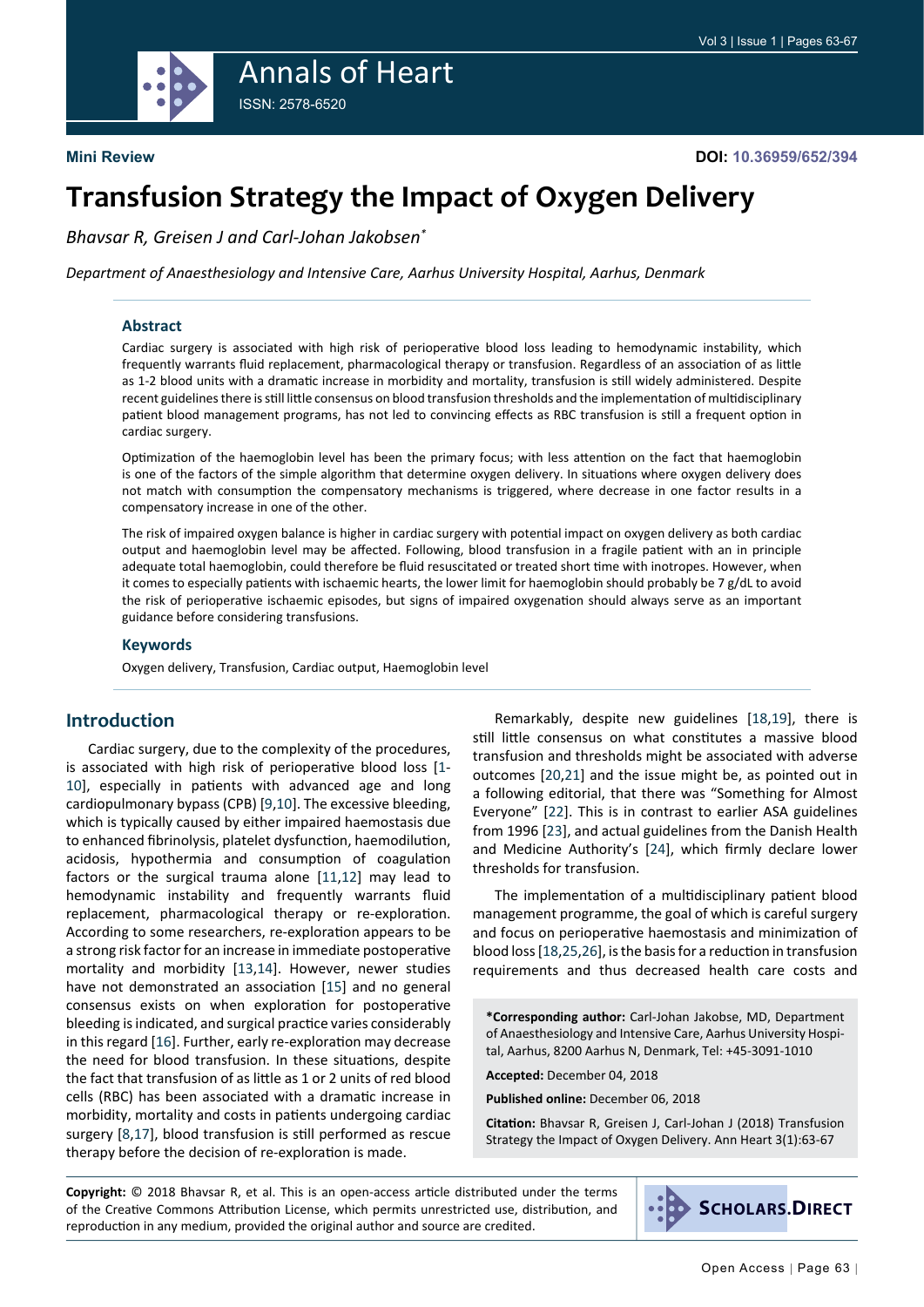<span id="page-1-0"></span>

improved patient outcomes. However, although the later ASA guidelines handled broader aspects of blood management programs the specific recommendations of RBC transfusion was less visible [[25](#page-4-17)[,26](#page-4-18)] and the overall result of the efforts is not convincing as RBC transfusion is still a frequent option in cardiac surgery [[7,](#page-4-26)[27](#page-4-27)].

## **Haemoglobin as Triggering Factor**

Optimization of the haemoglobin (Hb) level has always been the primary focus while initiating blood transfusions [[19,](#page-4-11)[23](#page-4-15)[,28-](#page-4-28)[34](#page-4-23)] with less attention to the fact that haemoglobin is one of the factors of the relatively simple algorithm determine oxygen delivery, which includes haemoglobin level, cardiac output (CO) and arterial saturation (SAT) [\(Figure 1\)](#page-1-0).

It has been an observation that most research studies concerning transfusion requirement, predominantly involve patients for non-cardiac surgery with or without co-existing cardiac disease and the question about when to transfuse an individual patient has not been reliably answered. Although, it appears impossible to determine the magic haemoglobin number for RBC transfusion and the newest international guidelines are vague [[18](#page-4-10)[,19](#page-4-11)], there seems to be some consensus that blood transfusions may be indicated if the Hb is below 6.0 g/dL (3.7 mmol/L) [[23](#page-4-15),[28](#page-4-28)[-30](#page-4-29)]. In doubtful situations, one could follow the ASA guidelines stating that "red blood cell transfusions should be based on the patient's risk of developing complications of inadequate oxygenation" [[23](#page-4-15)], which is typically manifested locally as myocardial ischemia or globally as general haemodynamic instability [[30](#page-4-29)], or an oxygen extraction rate of greater than 50% and a decreased oxygen consumption [[29,](#page-4-30)[30](#page-4-29)].

Overall the evidence-based ASA transfusion guidelines concluded that "blood transfusions should not be dictated by a single haemoglobin transfusion trigger, but instead should be based on the patient's risk of developing complications of inadequate oxygenation". Thus, blood transfusion would generally be indicated, but not mandatory, at Hb levels lower

than 6.0 g/dL (3.7 mmol/L) and rarely indicated in patients with haemoglobin higher than 10.0 g/dL (6.2 mmol/L) [[23](#page-4-15)]. In many types of major surgery these recommendations have been followed and the use of transfusions reduced, but despite previously published guidelines, there remains substantial variation in the practice of transfusing patients and physicians often use haemoglobin level to decide when to transfuse [[19](#page-4-11)]. Further, despite institutional efforts to restrain blood transfusions in cardiac surgery, the frequency remains high, and annually more than 3 million patients receive more than 11 million units of blood in the United States [[4](#page-3-1)], and transfusion rates are varying widely, from less than 10% at some institutions to more than 90% at others [[17](#page-4-9)[,31](#page-4-19)]. Thus, the use of blood and blood products is still common clinical practice in cardiac and vascular surgery.

Studies of cardiac surgical patients have shown that correction of the haemodilution following cardiopulmonary bypass with blood transfusions increased mortality [[32](#page-4-20)]. Further, lowering the transfusion threshold in patients undergoing coronary artery bypass surgery (CABG) from 9 to 8 g/dL (5.6-5.0 mmol/L) was neither followed by a higher mortality nor an increase in adverse effects [[33](#page-4-21)], which indicates that patients with coexisting cardiac diseases, including coronary artery disease, tolerate moderate anaemia. A recent study concluded that in patients with a moderate to high risk for death a restrictive strategy (Hb < 7.5 g/dL regarding blood transfusion was equal to a liberal strategy with respect to outcomes [[31](#page-4-19)]. In contrast, one study indicated that blood transfusions may decrease mortality in elderly patients with admission haematocrit (Hct) below 30% and acute myocardial infarction [[35](#page-4-22)]. Further, studies have shown an increased in-hospital mortality in patients with lower preoperative haemoglobin levels [[34](#page-4-23)] and correlation between preoperative haematocrit and 30-day mortality [[36](#page-4-24)]. However, when adjusted and compensated for comorbidity (EuroSCORE [[37](#page-4-25)]) the 30-day mortality was independent of Hb level.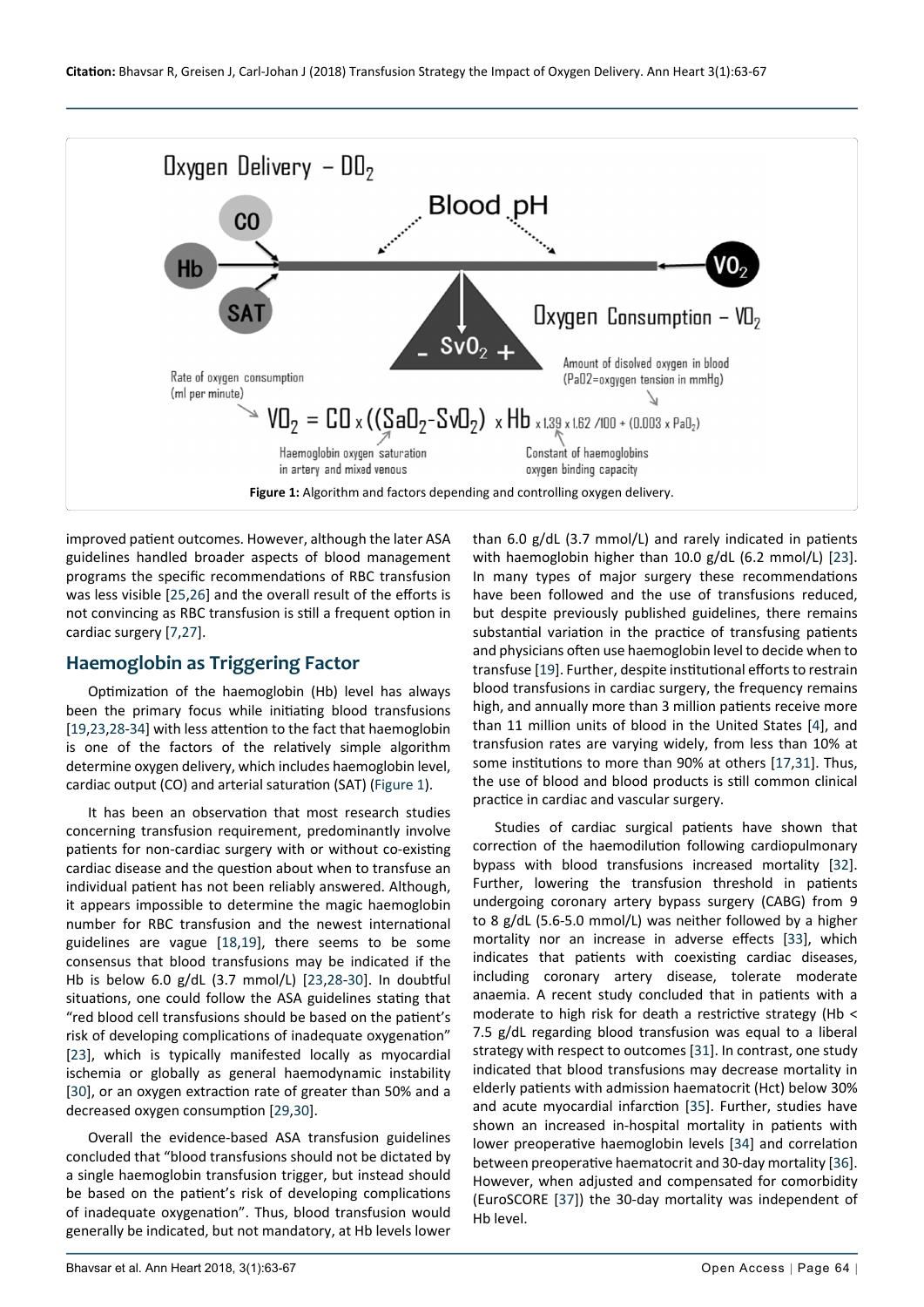<span id="page-2-0"></span>

The official Danish guidelines are relatively clearly formulated recommending lower thresholds. Erythrocyte transfusion can be considered (after individual clinical evaluation) when: 1) Haemoglobin concentration < 4.3 mmol/l (7 g/dL) and/or clinical symptoms of anaemia in circulatory stable patients without heart disease; 2) Haemoglobin concentration  $<$  5.0 mmol/l (8.0 g/dL) and simultaneous chronic heart disease and/or clinical symptoms on anaemia in circulatory stable patients with chronic heart disease or 3) Haemoglobin concentration < 5.6 mmol/l (9.0 g/dL) and simultaneous acute coronary syndrome in ischaemic phase or life-threatening bleeding. Therefore, Following, there is in general no indication for RBC transfusion, when haemoglobin is above 5.6 mmol/l (9.0 g/dL).

### **Haemoglobin and Oxygen Delivery**

In situations where oxygen delivery does not match with oxygen consumption, the compensatory mechanisms which get triggered are relatively simple ([Figure 1\)](#page-1-0), e.g. decrease in haemoglobin level result in a compensatory increase in either cardiac output (CO) or oxygen extraction or a combination. Furthermore, the relation is independent of the fact that CO changes with age [[38](#page-4-31)] and that the ratio of CO to total blood volume changes from roughly 3:1 in small children to 2:3 or lower in the elderly cardiac patient. Besides the age differences the immediate postoperative period is characterized by significant differences ([Figure 2\)](#page-2-0).

A most valuable parameter in evaluating need for inotropic support or RBC transfusion is whether oxygen consumption is adequately covered by oxygen delivery. In general, oxygen

delivery to the cells is higher than actual consumption. When oxygen consumption is high (i.e. during exercise) the increased oxygen requirement is usually provided by an increased cardiac output. However, low cardiac output, low haemoglobin concentration (anaemia) or low haemoglobin saturation may result in an inadequate oxygen delivery, unless a compensatory change occurs in one of the other factors. Alternatively, if oxygen delivery falls relative to oxygen consumption the tissues extract more oxygen from the haemoglobin, the saturation of mixed venous blood (SvO<sub>2</sub>) falls below 70% ("A-B" in [Figure 3](#page-3-2)). A reduction below point 'C' cannot be compensated by an increased oxygen extraction and results in anaerobic metabolism and lactic acidosis, and oxygen consumption becomes totally dependent on oxygen supply.

The relatively simple oxygen delivery algorithm demonstrates that decision treatment can be substantially supported by measurement of oxygen parameters. In situations with marginal haemoglobin, low SvO<sub>2</sub> and increasing lactate, the RBC transfusion may be avoided by administration of inotropes for a shorter period. The haemodynamic data from our institution demonstrate that the first hours in the postoperative period , where the patients normally are sedated, is dominated by lower cardiac outputs but in general a normal SvO<sub>2</sub>, while later in the awakening period the cardiac output are increasing adequately and SvO<sub>2</sub> are marginally lower [\(Fig](#page-2-0)[ure 2](#page-2-0)). In general, the oxygen balances seems adequate as more than 84% of the average SVO<sub>2</sub> is higher than 60% (Table [1](#page-3-3)). However, looking at individual patients 36% has average values below 60% for at least one measurement period indi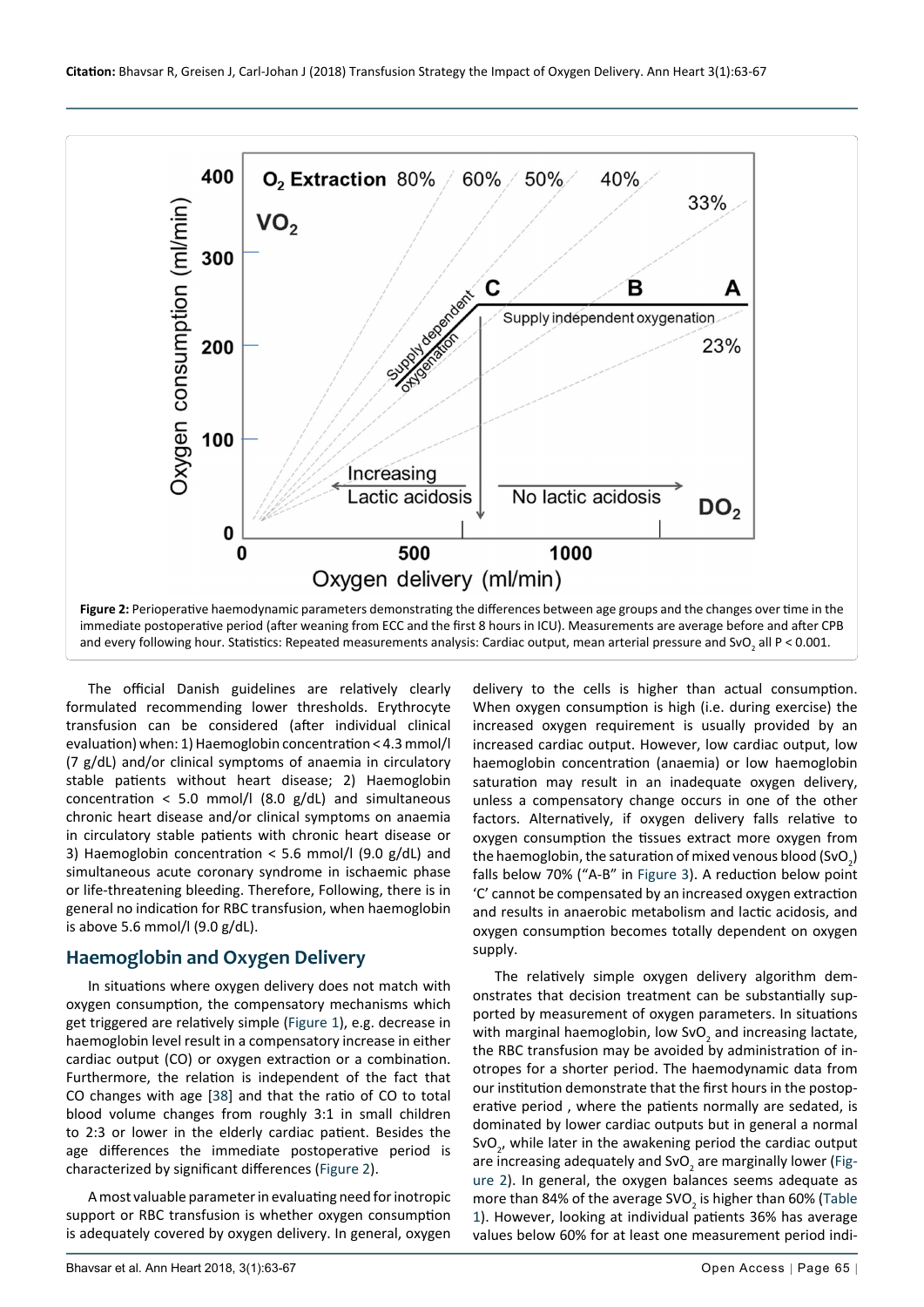<span id="page-3-3"></span>**Table 1:** Levels of perioperative mixed venous saturations ([Figure 2\)](#page-2-0) divided on fractions and lowest average measurements for individual patients (SvO<sub>2</sub>).

| Level%    | <b>All values</b> | Lowest patient |  |
|-----------|-------------------|----------------|--|
| < 50      | 1.64%             | 7.0%           |  |
| 50.0-54.9 | 4.13%             | 10.8%          |  |
| 55.0-59.9 | 10.14%            | 18.2%          |  |
| 60.0-64.9 | 18.48%            | 24.5%          |  |
| 65.0-69.9 | 25.77%            | 23.5%          |  |
| 70.0-74.9 | 23.53%            | 12.3%          |  |
| 75.0-79.9 | 12.21%            | 3.4%           |  |
| $80.0+$   | 4.10%             | 0.5%           |  |

<span id="page-3-4"></span>**Table 2:** Levels of 65,328 laboratory haemoglobin measurements in cardiac surgery patients divided on sex together with preoperative and lowest values of individual patients (obtained 2008 to 2015).

| Hb<br>mmol/L | Level All measurements |               | <b>Individual patients</b> |        |
|--------------|------------------------|---------------|----------------------------|--------|
|              | Male                   | <b>Female</b> | Preoperative               | Lowest |
| < 4.3        | 0.6%                   | 0.3%          | 0.2%                       | 6.6%   |
| $4.3 - 4.9$  | 2.1%                   | 1.6%          | 0.3%                       | 13.6%  |
| $5.0 - 5.5$  | 8.6%                   | 6.8%          | 0.7%                       | 18.0%  |
| $5.6 - 7.2$  | 45.0%                  | 47.5%         | 14.0%                      | 41.6%  |
| $7.3 - 9.5$  | 40.4%                  | 40.5%         | 71.0%                      | 19.3%  |
| $9.6 - 10.3$ | 3.3%                   | 3.3%          | 12.0%                      | 0.9%   |
| $10.4+$      | 0.6%                   | 0.7%          | 1.8%                       |        |

cating a possible short-term problem.

Haemodilution during CBP may constitute a challenge in patients with low haemoglobins and especially low body weight. However, data from our laboratory system indicate that low preoperative Hb levels in connection with cardiac surgery are relatively seldom [\(Table 2\)](#page-3-4). Further, with careful surgery and focus on perioperative haemostasis the relatively lower postoperative haemoglobin is more determined by haemodilution than actual blood loss.

#### **Conclusion**

In general surgery there is still no need for RBC transfusion to patients with haemoglobin above 6 g/dL (3.6 mmol/L). This is further underlined with all the modalities for monitoring and specific supplemental support of the coagulation system. However, when it comes to cardiac surgery, the risk of impaired oxygen balance is higher due to the greater impact on the delivery parameters as both cardiac output and haemoglobin level may be affected, and thus the compensation mechanism troubled. Following, RBG transfusion of a fragile patient with an in principle adequate total haemoglobin, could therefore be fluid resuscitation or short-term inotropes.

Regarding patients with ischaemic hearts, the lower limit for haemoglobin should probably be 7 g/dL (4.3 mmol/L) to avoid the risk of perioperative ischaemic episodes. In the haemoglobin range of 7 to 10 g/dL (4.3-6.2 mmol/L), signs of impaired oxygenation should serve as transfusion indications, and such signs may be reached present at higher haemoglobin values than in healthy patients. However, transfusion for patients with haemoglobins higher than 8 g/dL (5.0 mmol/L) is seldom needed, unless there are special circumstances, or

<span id="page-3-2"></span>

in the unlikely event that impaired oxygenation is present.

### **References**

- <span id="page-3-0"></span>1. [Rawn JD \(2007\) Blood transfusion in cardiac surgery. A silent](https://www.ahajournals.org/doi/abs/10.1161/circulationaha.107.739094)  [epidemic revisited. Circulation 116: 2523-2534.](https://www.ahajournals.org/doi/abs/10.1161/circulationaha.107.739094)
- 2. [Koch CG, Li L, Duncan AI, et al. \(2006\) Morbidity and mortality](https://www.ncbi.nlm.nih.gov/pubmed/16607235)  [risk associated with red blood cell and blood-component](https://www.ncbi.nlm.nih.gov/pubmed/16607235)  [transfusion in isolated coronary artery bypass grafting.](https://www.ncbi.nlm.nih.gov/pubmed/16607235) Crit Care [Med 34: 1608-1616.](https://www.ncbi.nlm.nih.gov/pubmed/16607235)
- 3. [Andreasen JJ, Dethlefsen C, Modrau I, et al. \(2011\) Storage time of](https://academic.oup.com/ejcts/article/39/3/329/354993)  [allogeneic red blood cells is associated with increased risk of severe](https://academic.oup.com/ejcts/article/39/3/329/354993)  [postoperative infection after coronary artery bypass grafting.](https://academic.oup.com/ejcts/article/39/3/329/354993)  [European Journal of Cardio-Thoracic Surgery 39: 329-334.](https://academic.oup.com/ejcts/article/39/3/329/354993)
- <span id="page-3-1"></span>4. [Engoren MC, Habib RH, Zacharias A, et al. \(2002\) Effect of blood](https://www.ncbi.nlm.nih.gov/pubmed/12400765)  [transfusion on long-term survival after cardiac operation. Ann](https://www.ncbi.nlm.nih.gov/pubmed/12400765)  [Thorac Surg 74:](https://www.ncbi.nlm.nih.gov/pubmed/12400765) 1180-1186.
- 5. [Koch CG, Li L, Duncan AI, et al. \(2006\) Transfusion in coronary](https://www.ncbi.nlm.nih.gov/pubmed/16631651)